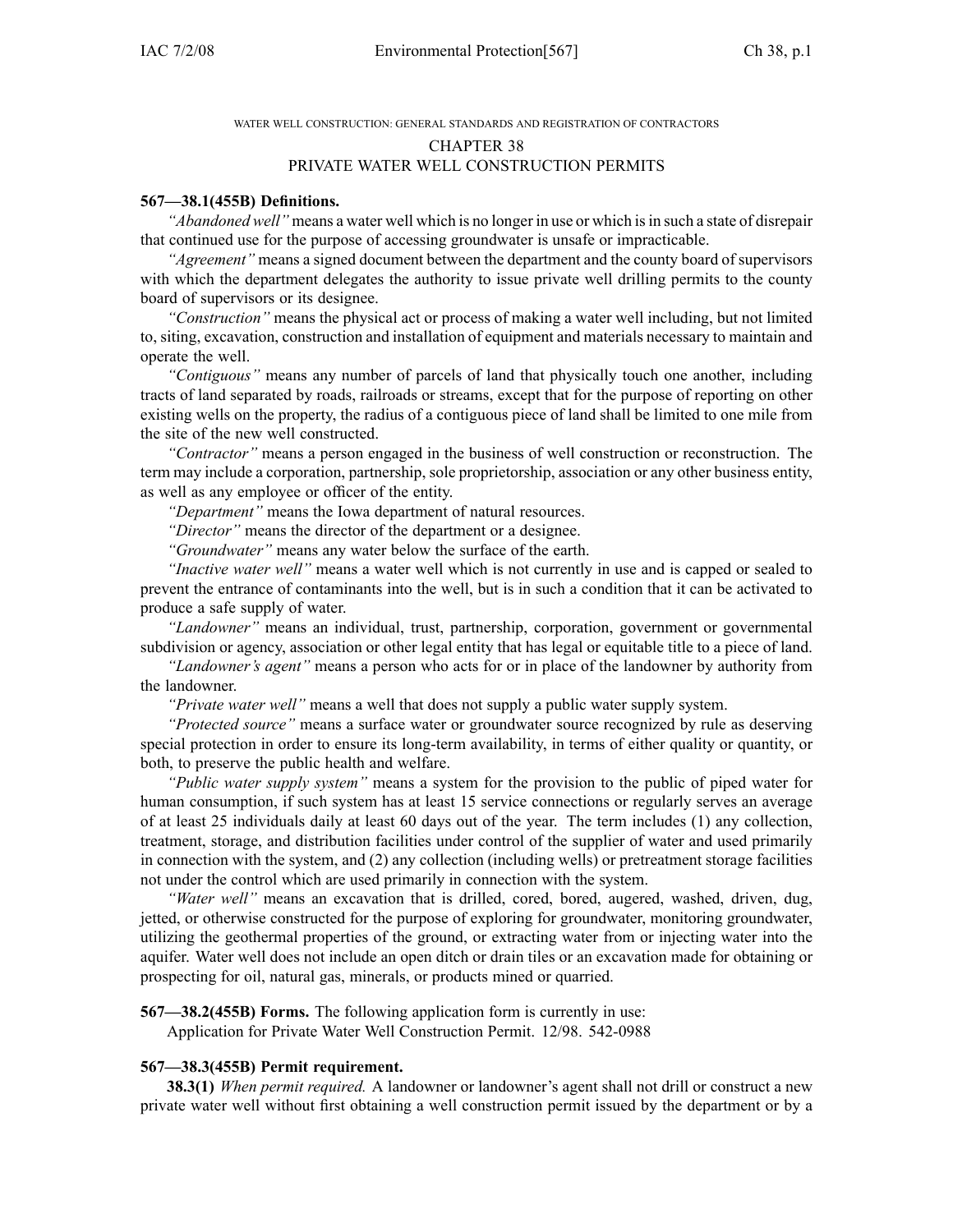county board of supervisors or the board's designee authorized to issue permits pursuan<sup>t</sup> to this chapter. Examples of private water wells requiring well construction permits include, but are not limited to: domestic wells, livestock wells, irrigation wells, recreational-use wells, monitoring wells, heat pump wells, industrial wells, and dewatering wells, excep<sup>t</sup> that dewatering wells shall be exemp<sup>t</sup> from the construction standards of 567—Chapter 49 (nonpublic water wells).

**38.3(2)** *Exemptions.* The following types of excavations do not need private water well construction permits: soil borings, percolation test holes, sand and gravel and limestone exploration holes, excavations for storing and extracting natural gas or other products, gravel pits and quarries and all monitoring wells required as par<sup>t</sup> of <sup>a</sup> permit or <sup>a</sup> construction approval issued by the department. Test holes, used to determine the availability, quality or depth of groundwater are also exemp<sup>t</sup> provided that all the following conditions are met.

- *a.* The use of the test hole is limited to the conduct of the test only.
- *b.* The duration of the test is not more than seven consecutive days.

*c.* The test hole is properly closed immediately after the test is completed in accordance with 567—Chapter 39 "Requirements for Properly Plugging Abandoned Wells."

**38.3(3)** *Caveat.* Nothing in these rules shall be construed as exempting public water supply wells from the construction permit and water withdrawal permit provisions of the environmental protection commission rules, 567—Iowa Administrative Code.

**567—38.4(455B) Form of application.** Application shall be made on formssupplied by the department. However, counties that have active delegation of authority to issue new private well construction permits pursuan<sup>t</sup> to rule 38.15(455B) may develop and use their own application forms subject to the approval of the department. Each application shall list all wells, including nonplugged abandoned wells, on the applicant's property contiguous to the well site described in the application and shall describe the location of each wellsite. The location shall be given in the form of <sup>a</sup> legal land description (section, township and range) to the nearest quarter of <sup>a</sup> quarter of <sup>a</sup> quarter of <sup>a</sup> section, or as <sup>a</sup> latitude and longitude in degrees to four decimal accuracy. The list of wells to be registered shall include but is not limited to abandoned wells, inactive wells, agricultural drainage wells, irrigation wells, domestic wells and livestock wells.

## **567—38.5(455B) Fees.**

**38.5(1)** *Fee payment.* This paragraph is in effect through June 30, 2003. Each application shall be accompanied by <sup>a</sup> nonrefundable fee of \$25 in the form of <sup>a</sup> check or money order payable to the Department of Natural Resources, unless <sup>a</sup> county board of supervisors or the board's designee is authorized to issue private well construction permits pursuan<sup>t</sup> to rule 38.15(455B). In cases where the permitting authority is delegated to the county, the county board of supervisors may set <sup>a</sup> different fee and shall designate the terms for fee payment. More than one proposed well for the same use on one contiguous piece of property of less than ten acres may be listed on one application and only one fee need be paid irrespective of the number of wells listed on the application form. Additional wells on the same property at <sup>a</sup> later time require another permit. A proper application shall consist of <sup>a</sup> fully and properly completed form and nonrefundable fee.

Effective July 1, 2003, each application shall be accompanied by <sup>a</sup> nonrefundable fee of \$125 in the form of <sup>a</sup> check or money order payable to the Department of Natural Resources, unless <sup>a</sup> county board of supervisors or the board's designee is authorized to issue private well construction permits pursuan<sup>t</sup> to rule 38.15(455B). In cases where the permitting authority is delegated to the county, the county board of supervisors may set <sup>a</sup> different fee, shall designate the terms for fee payment, and shall submit to the department <sup>a</sup> permit fee of \$25 per application. More than one proposed well for the same use on one contiguous piece of property of less than ten acres may be listed on one application and only one fee need be paid irrespective of the number of wells listed on the application form. Additional wells on the same property at <sup>a</sup> later time require another permit. A proper application shall consist of <sup>a</sup> fully and properly completed form and nonrefundable fee. The \$25 fee collected by the counties for each permitted well shall be submitted quarterly by the counties to the department on forms and in <sup>a</sup> manner as provided by the department.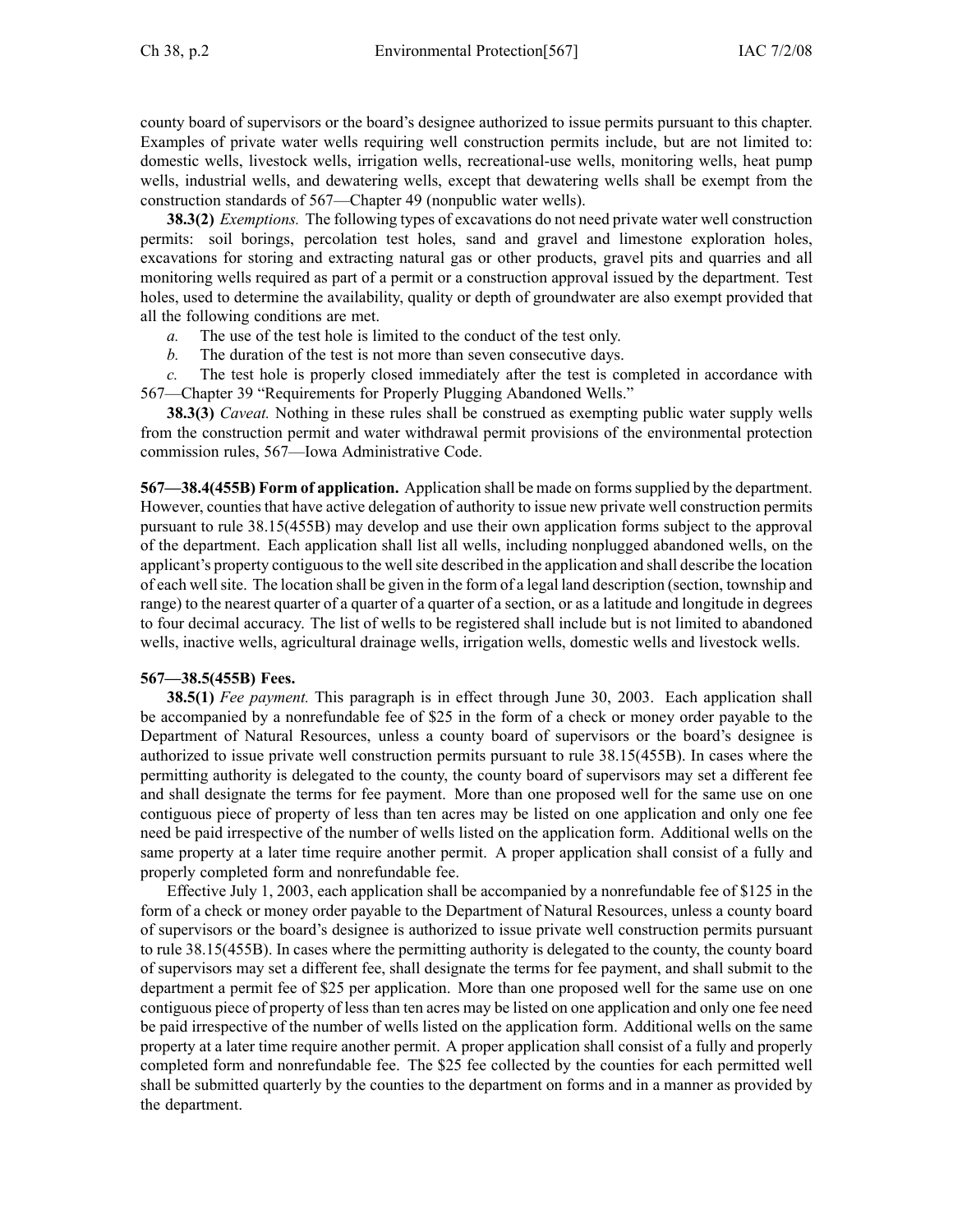**38.5(2)** *Exemption.* The department is exemp<sup>t</sup> from the fee paymen<sup>t</sup> requirements to the counties. The department shall remit fees directly to the department's private well permit program fund.

**567—38.6(455B) Well maintenance and reconstruction.** A private well construction permit is required for all replacement wells. A private well construction permit is required for modification to <sup>a</sup> well such as changes in physical dimensions including, but not limited to, deepening the well and changing the diameter or length of the casing or the screen. A private well construction permit is not required for the repair, maintenance, or rehabilitation of an existing well that does not change its physical dimensions.

**567—38.7(455B) Emergency permits.** Contracting counties must have policies and procedures in place to accommodate the issuance of permits on an emergency basis for the immediate replacement or reconstruction of water wells in response to the sudden and unforeseen loss or serious impairment of <sup>a</sup> well for its intended use.

**38.7(1)** to **38.7(3)** Rescinded IAB 11/13/02, effective 12/18/02.

## **567—38.8(455B) Permit issuance and conditions.**

**38.8(1)** *When issued.* Upon receipt of <sup>a</sup> complete application, the department or contracting county shall issue <sup>a</sup> permit to the landowner or landowner's agen<sup>t</sup> excep<sup>t</sup> as provided in rule 38.12(455B).

**38.8(2)** *Not <sup>a</sup> water withdrawal permit.* Each permit shall include notification that <sup>a</sup> private well construction permit is not <sup>a</sup> water withdrawal permit and does not eliminate the necessity of obtaining any water withdrawal permits required in 567—Chapters 50 through 54. A water withdrawal permit is required before an applicant can withdraw more than 25,000 gallons of water per day from any source or combination of sources in the state of Iowa.

**38.8(3)** *Construction by certified well contractor.* Each well construction permit shall require that each well be constructed by <sup>a</sup> certified well contractor in compliance with 567—Chapters 49 and 82. However, temporary dewatering wells at construction sites shall be exemp<sup>t</sup> from the construction standards of 567—Chapter 49.

**567—38.9(455B) Noncompliance.** Violations of any of the provisions of this chapter may be addressed by the department pursuan<sup>t</sup> to Iowa Code sections 455B.109, 455B.110, 455B.175 and 455B.191.

**567—38.10(455B) Expiration of <sup>a</sup> permit.** A private well construction permitshall expire one calendar year from the date of issuance. If construction of the proposed well is not started prior to the expiration date, <sup>a</sup> new application plus <sup>a</sup> new nonrefundable fee must be filed with the department or the county board of supervisors pursuan<sup>t</sup> to rule 38.15(455B).

**567—38.11(455B) Transferability.** A private well construction permit is not transferable.

**567—38.12(455B) Denial of <sup>a</sup> permit.** The department or contracting county may deny <sup>a</sup> private well construction permit if granting the permit would lead to the violation of state law, could result in groundwater contamination, would lead to withdrawal from <sup>a</sup> protected source, or the well could threaten public health or the environment. Examples of wells that could threaten public health or the environment and, therefore, may be denied construction permits include, but are not limited to: in situ mining wells, wells which may result in <sup>a</sup> negative impact on an identified point source of groundwater contamination and cause leachate plume to spread or migrate, underground injection wells excep<sup>t</sup> as provided in 567—subrule 50.6(4) and 567—62.9(455B).

**567—38.13(455B) Appeal of <sup>a</sup> permit denial.** Any applicant aggrieved by <sup>a</sup> decision issued under the provisions of this chapter may file <sup>a</sup> notice of appeal with the director. The notice of appeal must be filed within 30 days of the date of the permit decision. The form of the notice of appeal and appeal procedures are governed by 567—Chapter 13. Appeal of <sup>a</sup> permit denied by <sup>a</sup> county which has been delegated authority to issue private water well permits shall be administered by the county in accordance